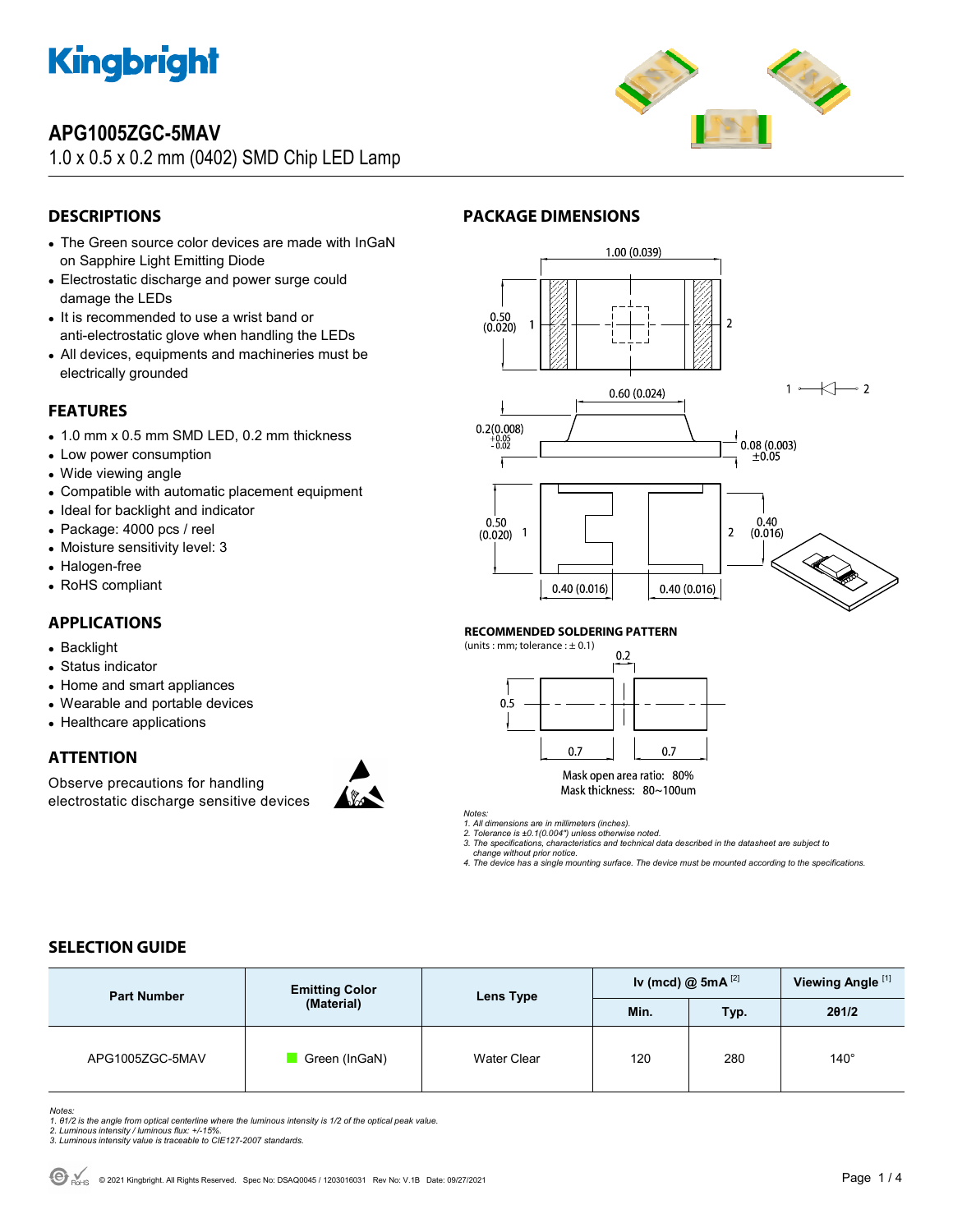# **Kingbright**

### **ELECTRICAL / OPTICAL CHARACTERISTICS at T<sub>A</sub>=25°C**

| <b>Parameter</b>                                                                             | Symbol                         | <b>Emitting Color</b> | Value                    |                          | <b>Unit</b>           |
|----------------------------------------------------------------------------------------------|--------------------------------|-----------------------|--------------------------|--------------------------|-----------------------|
|                                                                                              |                                |                       | Typ.                     | Max.                     |                       |
| Wavelength at Peak Emission $I_F = 5mA$                                                      | $\lambda_{\rm peak}$           | Green                 | 515                      | $\overline{\phantom{a}}$ | nm                    |
| Dominant Wavelength $I_F = 5mA$                                                              | $\lambda_{dom}$ <sup>[1]</sup> | Green                 | 525                      | $\overline{\phantom{a}}$ | nm                    |
| Spectral Bandwidth at 50% $\Phi$ REL MAX<br>$I_F = 5mA$                                      | Δλ                             | Green                 | 30                       | $\overline{\phantom{0}}$ | nm                    |
| Forward Voltage $I_F$ = 5mA                                                                  | $V_F$ <sup>[2]</sup>           | Green                 | 2.85                     | 3.3                      | $\vee$                |
| Reverse Current ( $V_R$ = 5V)                                                                | l <sub>R</sub>                 | Green                 | $\overline{\phantom{a}}$ | 50                       | μA                    |
| Temperature Coefficient of $\lambda_{\text{peak}}$<br>$I_F$ = 5mA, -10°C $\leq T \leq 85$ °C | $TC_{\lambda peak}$            | Green                 | 0.05                     | $\overline{\phantom{a}}$ | $nm$ <sup>o</sup> $C$ |
| Temperature Coefficient of $\lambda_{\text{dom}}$<br>$I_F$ = 5mA, -10°C $\leq T \leq 85$ °C  | $TC_{\text{Adom}}$             | Green                 | 0.03                     | $\overline{\phantom{0}}$ | $nm$ <sup>o</sup> $C$ |
| Temperature Coefficient of $V_F$<br>$I_F$ = 5mA, -10°C $\leq$ T $\leq$ 85°C                  | $TC_V$                         | Green                 | $-3$                     | $\overline{\phantom{0}}$ | $mV$ °C               |

*Notes:* 

1. The dominant wavelength (λd) above is the setup value of the sorting machine. (Tolerance λd : ±1nm. )<br>2. Forward voltage: ±0.1V.<br>3. Wavelength value is traceable to CIE127-2007 standards.<br>4. Excess driving current and

# Parameter Symbol Value Unit Power Dissipation the contract of the contract  $P_D$  and the contract of the contract of the contract of the contract of the contract of the contract of the contract of the contract of the contract of the contract of the c Reverse Voltage  $V$  and  $V_R$  and  $V_R$  and  $V_R$  and  $V_R$  and  $V_R$  and  $V_R$  and  $V_R$  and  $V_R$  and  $V_R$  and  $V_R$  and  $V_R$  and  $V_R$  and  $V_R$  and  $V_R$  and  $V_R$  and  $V_R$  and  $V_R$  and  $V_R$  and  $V_R$  and  $V_R$  and  $V_R$  and  $V_R$  and Junction Temperature  $T_j$  and  $T_j$  115 and  $C$   $^{\circ}$ C Operating Temperature T<sub>op</sub> T<sub>op</sub> T<sub>op</sub> 1 and the 40 to +85 contract to the contract of the C Storage Temperature **T<sub>stg</sub> -40** to +85 <sup>o</sup>C DC Forward Current I<sup>F</sup> 10 mA Peak Forward Current  $I_{FM}$ <sup>[1]</sup>  $^{[1]}$  mA Electrostatic Discharge Threshold (HBM)  $\overline{a}$   $\overline{a}$   $\overline{a}$   $\overline{a}$   $\overline{a}$   $\overline{a}$   $\overline{a}$   $\overline{a}$   $\overline{a}$   $\overline{a}$   $\overline{a}$   $\overline{a}$   $\overline{a}$   $\overline{a}$   $\overline{a}$   $\overline{a}$   $\overline{a}$   $\overline{a}$   $\overline{a}$   $\overline{a}$   $\$ Thermal Resistance (Junction / Ambient)  $R_{th,JA}$ <sup>[2]</sup>  $^{[2]}$   $^{[2]}$   $^{[2]}$   $^{[2]}$   $^{[2]}$ Thermal Resistance (Junction / Solder point)  $R_{th}$  Js<sup>[2]</sup>  $^{[2]}$  610  $^{\circ}$ C/W

**ABSOLUTE MAXIMUM RATINGS at T<sub>A</sub>=25°C** 

Notes:<br>1. 1/10 Duty Cycle, 0.1ms Pulse Width.<br>2. R<sub>th JA</sub> ,R<sub>h JS</sub> Results from mounting on PC board FR4 (pad size ≥ 16 mm<sup>2</sup> per pad).<br>3. Relative humidity levels maintained between 40% and 60% in production area are rec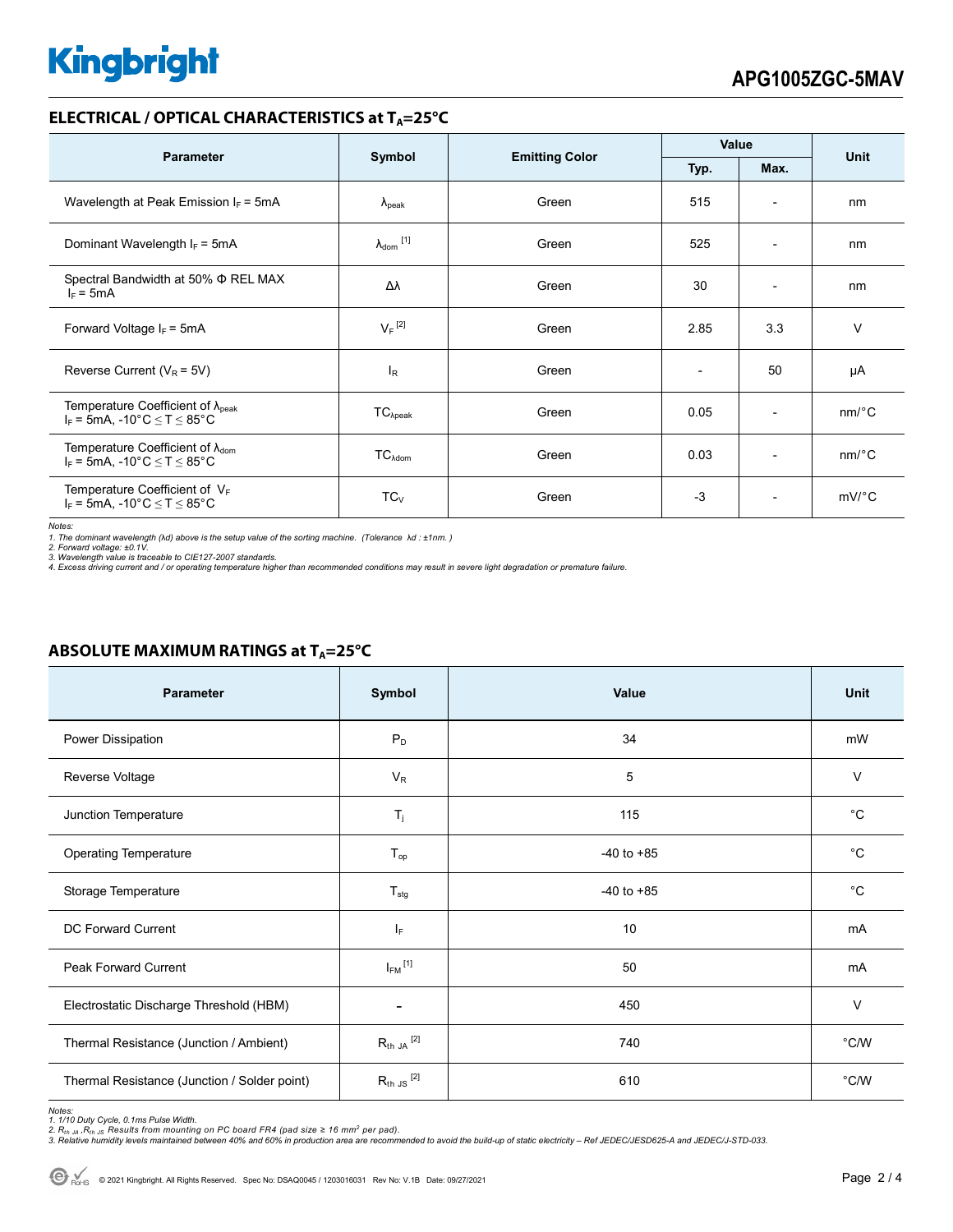# **Kingbright**

**RELATIVE INTENSITY vs. WAVELENGTH**

### **TECHNICAL DATA**

#### Gre 100%  $T_a = 25 °C$ Relative Intensity (a. u.) Relative Intensity (a. u.) 80% 60% 40% 20% 0% 350 400 450 500 550 600 650 700 750 800 Wavelength (nm)

### **SPATIAL DISTRIBUTION**



**GREEN** 



### **REFLOW SOLDERING PROFILE for LEAD-FREE SMD PROCESS <b>TAPE SPECIFICATIONS** (units : mm)



- *Notes: 1. Don't cause stress to the LEDs while it is exposed to high temperature. 2. The maximum number of reflow soldering passes is 2 times.*
- 
- *3. Reflow soldering is recommended. Other soldering methods are not recommended as they might cause damage to the product.*



**REEL DIMENSION** (units : mm)